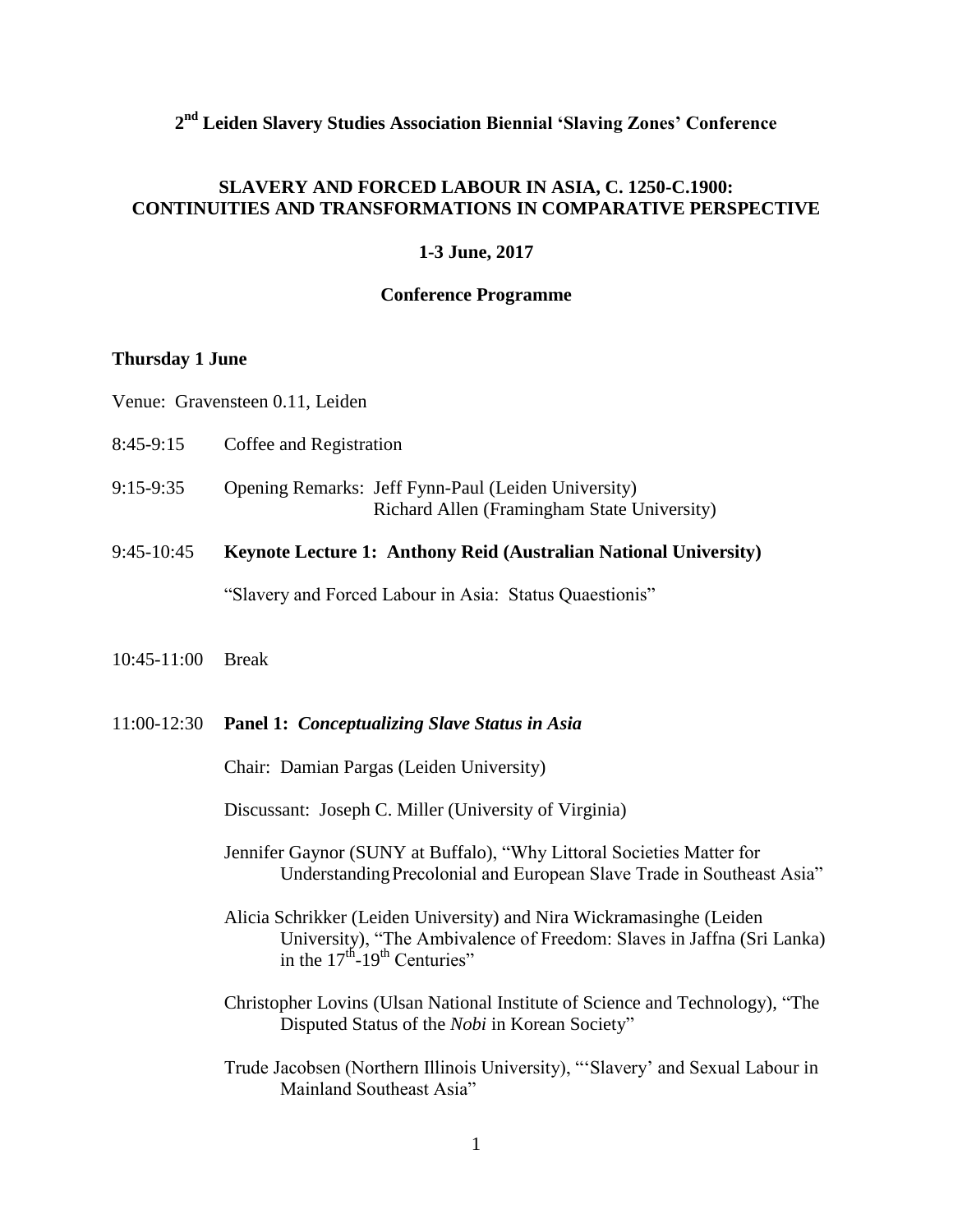### 14:00-15:30 **Panel 2:** *Problematizing Free and Unfree Lives*

Chair: Jeff Fynn-Paul (Leiden University)

Discussant: Jean Gelman Taylor (University of New South Wales)

- Michael Bennett (University of Sheffield), "'By the original constitution these are lookt upon to be a short of slaves to the Company': Asian Coolies, Enslaved Labourers, and the 'Peopling' of East India Company Colonies, 1668-1730"
- Kate Ekama (Leiden University), "Connected Lives of the Free and Unfree in Eighteenth-Century Colombo"
- Jessica Hinchy (Nanyang Technological University), "Discipleship and 'Eunuch Slavery': The Nineteenth Century *Hijra* Community in North India"
- Rachel Kurian (International Institute of Social Studies, Erasmus University), "Debt, Socio-Cultural Hierarchies and Plantation Labour in Nineteenth-Century Sri Lanka"

15:30-16:00 Coffee Break

#### 16:00-17:30 **Panel 3:** *Slavery, Slave Trading, and Borderlands*

Chair: Richard Allen (Framingham State University)

Discussant: Felicia Rosu (Leiden University)

- Oleksandr Halenko (Institute of History of Ukraine), "At the Gates of Tartar: The Slave Trading Network of the Genoese in the Northern Black Sea"
- Mikhail Kizilov (Centre for Russian Folklore, Moscow), "The Crimean Port of Caffa (Kefe) as a Slave Trade Centre between Europe and the Muslim East: 1260s-1770s"

Güçlü Tülüveli (Middle East Technical University), "Slave Trading Networks in Early Modern Ottoman Empire: The Russian and the Caucasian Cases"

## 17:45-18:30 Borrel (Dutch Tapas) Venue TBA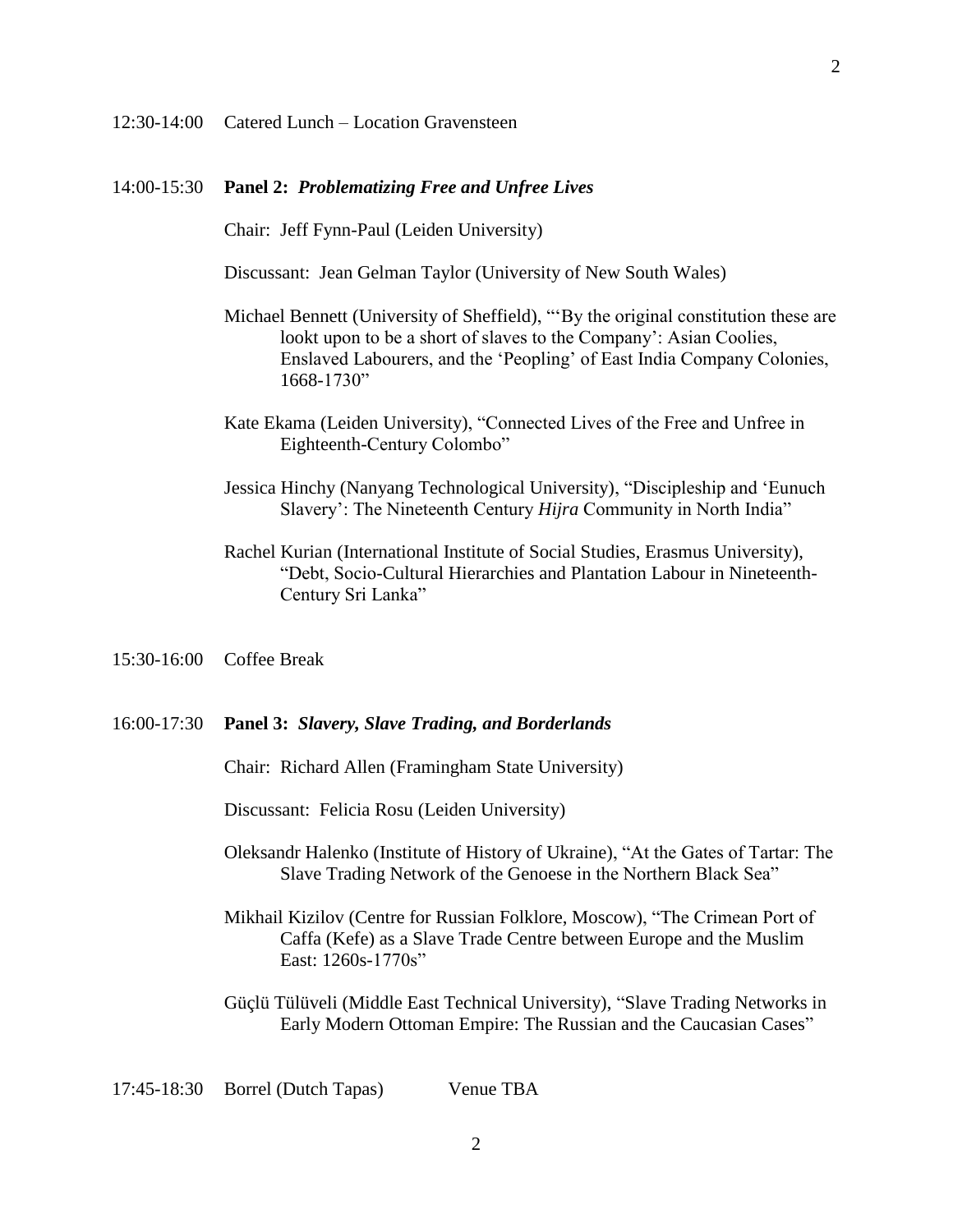#### **Friday 2 June**

Venue: Gravensteen 0.11, Leiden

## 9:00-10:30 **Panel 4:** *Slavery and the State in East Asia*

Chair: Jessica Hinchy (Nanyang Technological University)

Discussant: Bonny Ling (University of Zurich)

- Don J. Wyatt (Middlebury College), "Slavery in China under Mongol Dominion"
- Harriet Zurndorfer (Leiden University), "Economic, Social, and Legal Aspects of Slavery and Indentured Labor in Late Ming China (1500-1645): What Ming Legal Casebooks Tell Us"
- Matthew Lauer (University of California, Los Angeles), "The Gang-Beating of the Slave Myongaek: One Magistrate's Representation of Slave Resistance"
- 10:30-11:00 Coffee Break

# 11:00-12:30 **Panel 5:** *Slaves, Slave Trading, and European Colonialism: 16th and 17th Centuries*

Chair: Jennifer Gaynor (SUNY at Buffalo)

- Discussant: Matthias van Rossum (International Institute of Social History)
- Lúcio de Sousa (Tokyo University of Foreign Studies), "Portuguese Slavery in Early Modern Japan"
- Stephanie Mawson (Cambridge University), "Slavery, Labour and Debt Servitude in the Seventeenth-Century Spanish Philippines"
- Stephanie Hassel (Duke University), "Slavery, Religious Identity, and the Portuguese Imperial Project in India, c. 1510-1700"

12:30-14:00 Lunch – (On your own)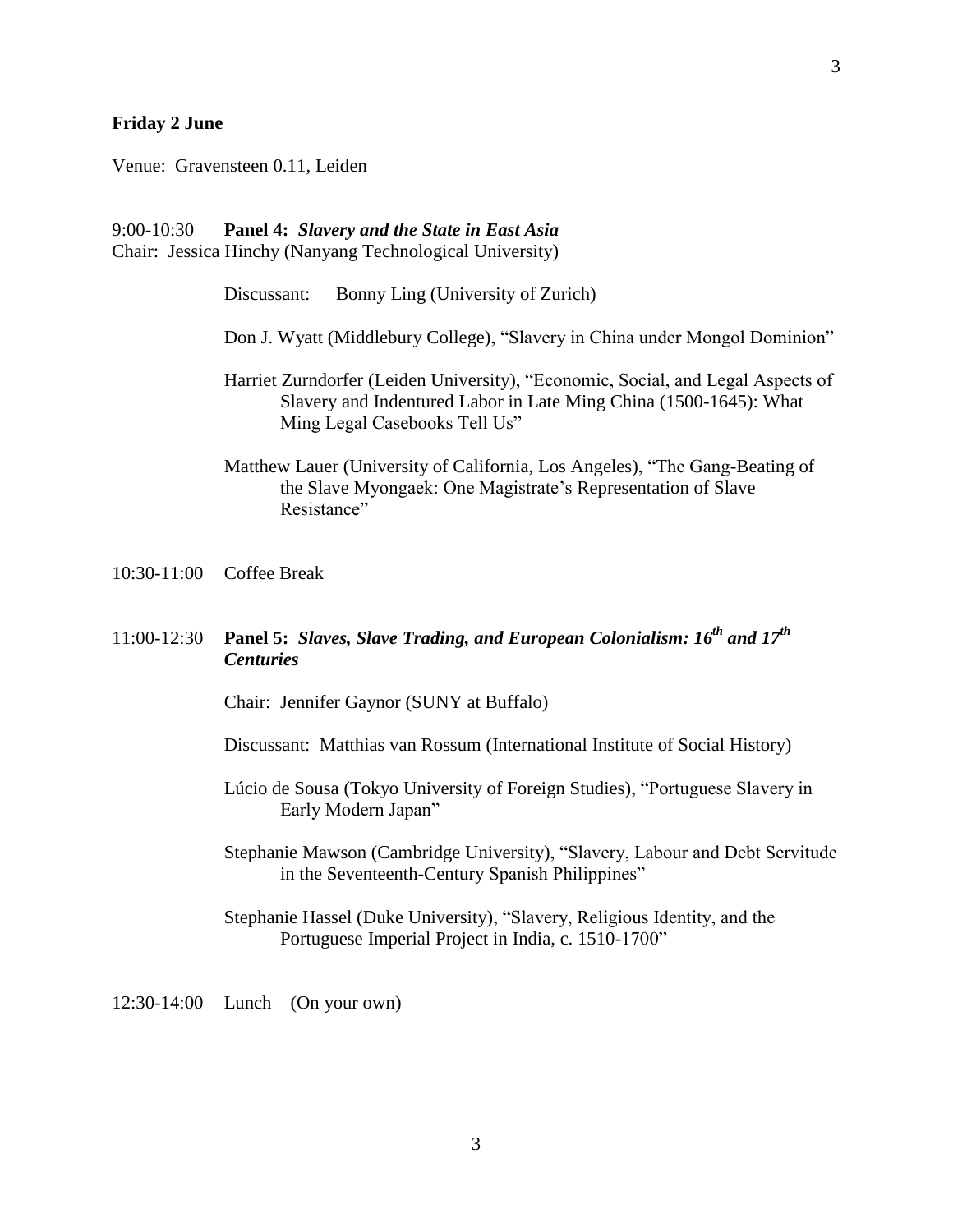Chair: Don Wyatt (Middlebury College)

Discussant: Preben Kaarsholm (Roskilde University)

- Titas Chakaborty (Oberlin College), "From Slavery to Freedom: Household Workers of the East India Company Ports in Early Eighteenth-Century Bengal"
- Jean Gelman Taylor (University of New South Wales), "Inventory and Testimony: Indonesian Slaves at the Cape of Good Hope"
- Hans Hägerdal (Linnaeus University), "Slavery Through Missionary Lenses: Timor in the  $19<sup>th</sup>$  Century"
- 15:30-16:00 Coffee Break

#### 16:00-17:00 **Keynote Lecture 2: James Warren (Murdoch University)**

"Slavery and Pearling in the Sulu Zone, 1881-1886 –The Letters of Thomas Haynes"

18:30 Dinner for Keynote Speakers (by invitation)

#### **Saturday 3 June**

Venue: Gravensteen, or Lipsius Building, Leiden

## 9:00-10:30 **Panel 7:** *The Winds of Abolitionism and "New Systems of Slavery"*

Chair: Hans Hägerdal (Linnaeus University)

Discussant: Richard Allen (Framingham State University)

- Shawna Herzog (Washington State University), "Domesticating Labor on the Asian Frontier: Slavery and Abolitionism in the Straits Settlements, 1795- 1830"
- Bonny Ling (University of Zurich), "International Law and the Abolition of Slavery in China at the Turn of the Twentieth Century"

4